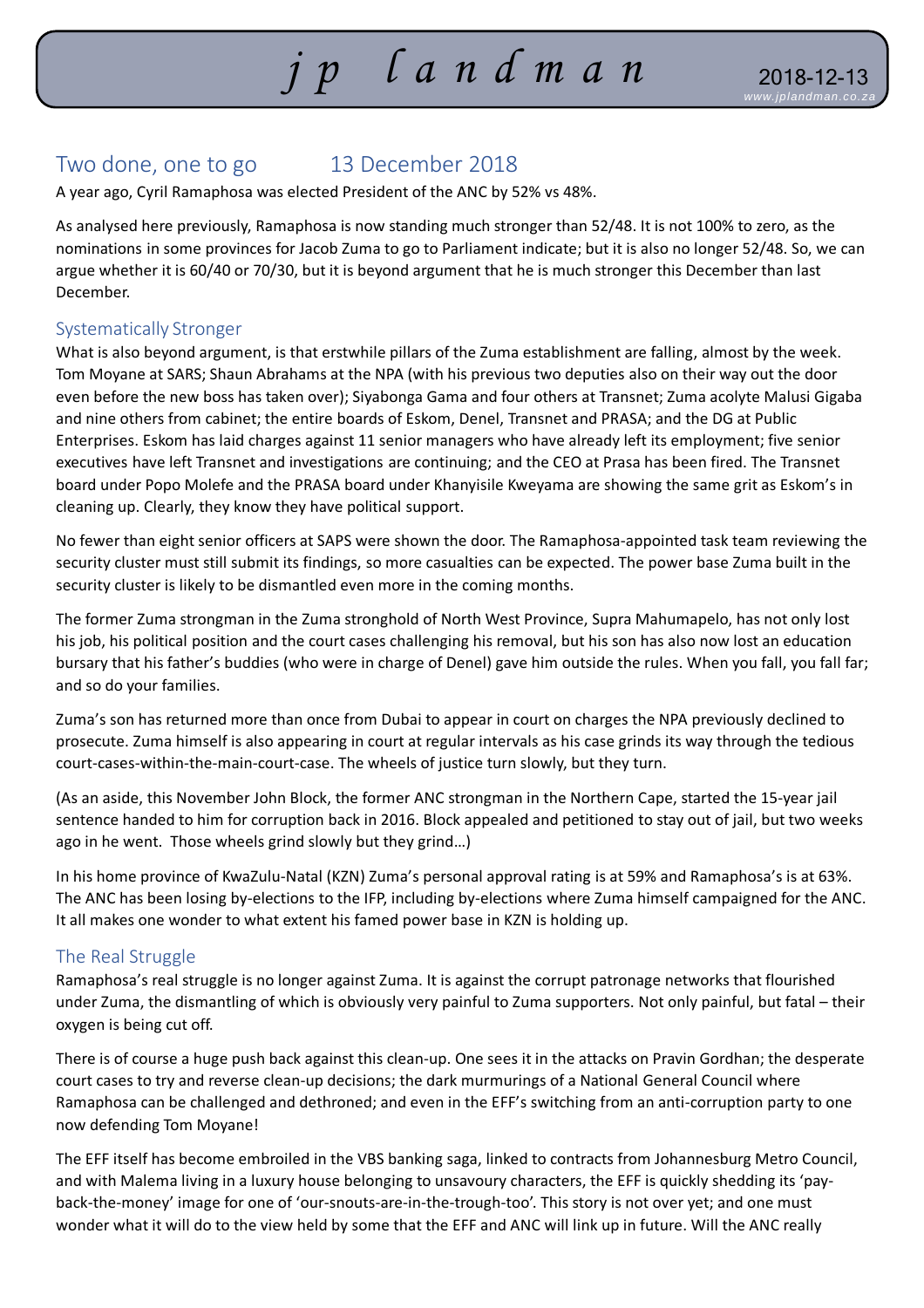choose to partner with a party like that?

The process of cleaning up is by no means complete. The Nugent Commission on SARS has finished its proceedings and the report will probably be published soon. The Zondo Commission of Inquiry into Allegations of State Capture is proceeding and got a two-year extension to finish its work. It has also already drawn some blood – two people resigned as a result of evidence before Judge Zondo to date. The Mpati Commission into the Public Investment Corporation (PIC) must still get going, but is required to table a final report by 15 April 2019. The head of the PIC, dr Dan Matjila, has recently resigned. Add the review of the security sector (mentioned above), and there is a lot more cleaning up to come.

## Open Society Dynamics

Here it is worth stepping back a bit and taking stock. There is more happening here than just Ramaphosa taking action, although the President cannot get too much credit for what is happening. Certainly, hats off to him and determined co-fighters like Pravin Gordhan, Jabu Mabuza, Popo Molefe, Khanyisile Kweyama and others.

Some of the clean-up started back in 2017 already. Hlaudi Motsoeneng and his deputy James Aguma left the SABC in mid-2017. The tide also started turning at Eskom in May 2017 when Mark Pamensky resigned, followed by chairman Ben Ngubane and then Brian Molefe with his infamous 'early retirement' in November 2017 (later declared invalid by the High Court). These dislodgements took place as a result of persistent public exposure and reporting. Hats off to the journalists and news media who exposed all this.

Public outrage was fuelled by the publication of the Gupta emails in May 2017. That really broke the dam walls. The emails confirmed what two public reports, the one by the South African Council of Churches and the other by a group of academics from several universities, drew the public's attention to. They gave a glimpse of the extent of state capture, but the actual forensic evidence was in the emails. Hats off to the South African Council of Churches, independent academics, and the AmaBhungane investigative reporters.

One can also go further back to 2016, when the Public Protector at that time, Thuli Madonsela, published her preliminary report on state capture. Zuma squirmed and twisted and tried to take refuge in the courts, all to no avail. Hats off to the institution of the Public Protector. (It was also the current Public Protector's finding that sealed Malusi Gigaba's fate.)

In March 2016, it was the Constitutional Court judgement about the Nkandla matter that proved to be a turning point in Zuma's relationship with the ANC and the country. Hats off to the courts for that and many other decisions.

This build-up during 2016 and 2017 was capped in October 2017 by the publication of Jacques Pauw's book 'The President's Keepers'. Hitting the shelves – and cyber space – less than two months before the ANC elective conference, one can only wonder about its impact on the election. Certainly, the revulsion against state capture that built up in South Africa' body politic was palpable, and it certainly helped focus the ANC members on who they were going to elect.

For me, the most intriguing political question of the last 12 months is why 'DD' Mabuza swung his support behind Cyril Ramaphosa. He was after all already nominated as deputy president by the Zuma camp, which he would have become if Mrs Dlamini-Zuma had won. So why did 'DD' switch sides, literally in the last hours, providing the critical votes that carried Ramaphosa over the line?

Perhaps it was the realisation that the ANC was doomed at the ballot box if it was not seen to be creating a decisive break from the Zuma legacy. Call it self-preservation or opportunism … it was also the ultimate realisation that you can lose power unless you change trajectory.

In short, the clean-up is the result of what one can call open society forces at work in South Africa – exposing, reporting, persisting against all denials and abuse, until the truth is out. It is a great victory for open society dynamics.

## New Problems Clamouring for Attention

However, time and tide wait for no man. The sudden deterioration of governance at the SABC, after a very promising start, is a set-back. So is the request for more money from SAA and load-shedding at Eskom. The future shape of the utilities and how their debt should be dealt with will have to be settled. The country simply cannot afford Eskom in its current shape and operational structure, and money for SAA can obviously be better used.